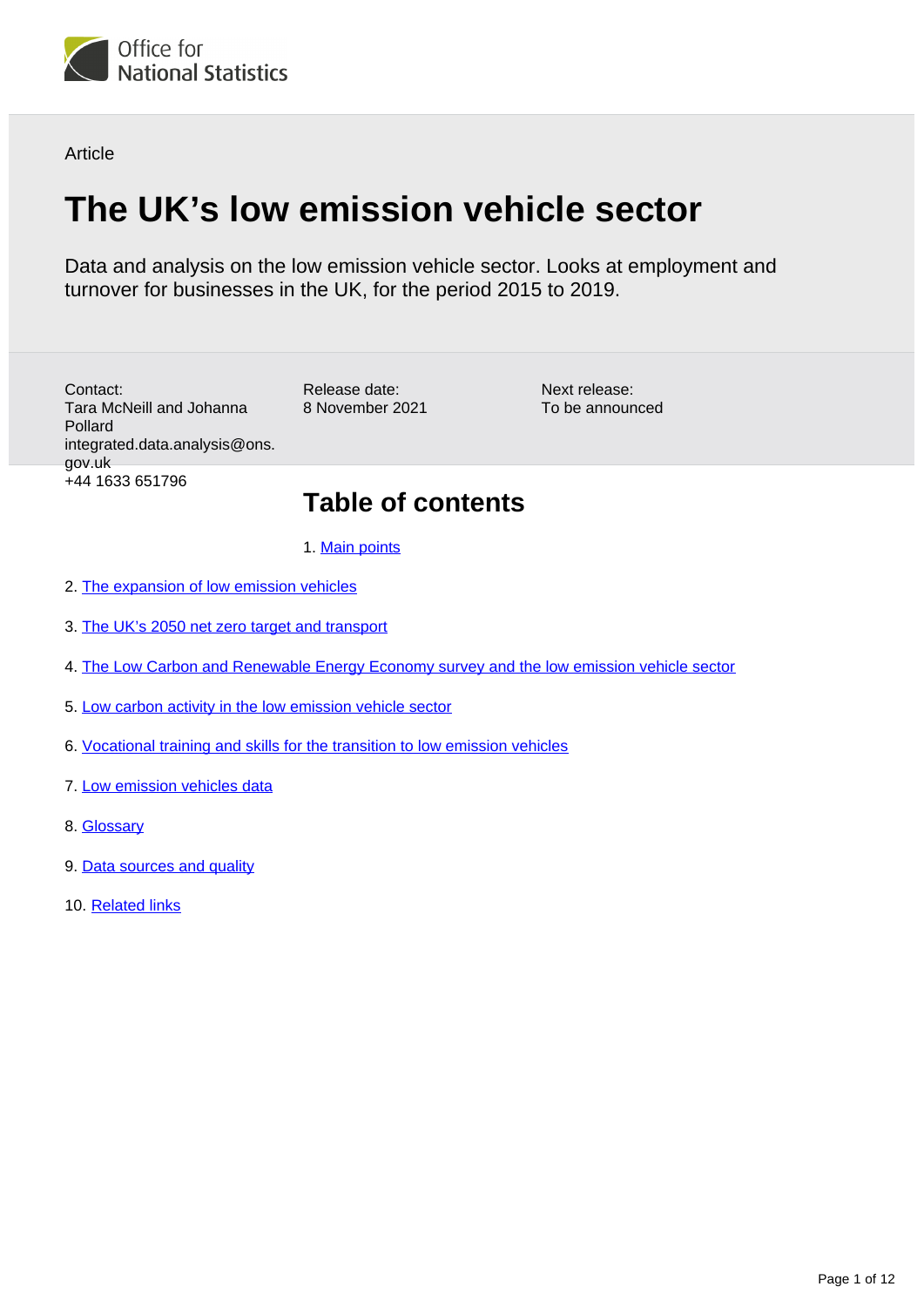## <span id="page-1-0"></span>**1 . Main points**

- The low emission vehicle sector (LEV) recorded a turnover of £6.0 billion in 2019, nearly double the £3.4 billion turnover in 2016.
- Large businesses, with 250 or more employees, accounted for 96.8% of the overall LEV sector turnover and 87.4% of its employment.
- LEV sector turnover for large businesses has grown by 78.7% (or £2.6 billion) between 2015 and 2019, while full-time equivalent (FTE) employment for those businesses increased from 7,700 to 13,900 over the same period.
- For large businesses, the manufacture of motor vehicles, trailers and semi-trailers accounted for 58.3% of FTE employment in the LEV sector in 2019, followed by the manufacturing of machinery and equipment (covering 21.6% of FTE employment in the LEV sector) in the same year.
- In April to June 2021, the number of LEV sector-relevant vocational skills qualifications awarded in England, Wales and Northern Ireland increased compared with the same period in 2019.

## <span id="page-1-1"></span>**2 . The expansion of low emission vehicles**

The UK Vehicle Certification Agency [currently defines a low emission vehicle \(LEV\)](https://carfueldata.vehicle-certification-agency.gov.uk/search-by-low-emissions.aspx) as one that produces less than 100g of CO2 for every kilometre (0.6 miles) travelled. This includes [ultra-low emission vehicles \(ULEVs\)](https://carfueldata.vehicle-certification-agency.gov.uk/additional/2021/2021%20Booklet.pdf)  [\(PDF, 436KB\)](https://carfueldata.vehicle-certification-agency.gov.uk/additional/2021/2021%20Booklet.pdf) that produce less than 75g of CO2 per kilometre travelled, and zero emission vehicles (ZEVs) that generate no tail-pipe emissions of CO2.

In 2019, [the majority \(92.1%\) of cars registered for the first time were either petrol or diesel cars.](https://www.gov.uk/government/collections/vehicles-statistics) However, the proportion of new hybrid and electric cars registered for the first time increased from 2.8% in 2015 to 7.9% in 2019. These Department for Transport statistics are categorised by fuel type, rather than emission levels, so may not align exactly with the definition of a LEV used above.

[Statistics recently published by the Society of Motor Manufacturers and Traders](https://www.smmt.co.uk/2021/10/september-ev-registrations-4/) show that the share of battery electric vehicles have increased from 6.7% market share in September 2020 to 15.2% in September 2021.

There has also been an increase in LEV-supporting infrastructure, with five times as many charging devices in the [UK in 2019 as in 2015](https://www.gov.uk/government/statistics/electric-vehicle-charging-device-statistics-july-2021). The UK Government estimates that there are over 600,000 plug-in electric vehicles in the [UK, and over 1 in 5 new cars sold in September 2021 were electric or a plug-in hybrid](https://assets.publishing.service.gov.uk/government/uploads/system/uploads/attachment_data/file/1026655/net-zero-strategy.pdf).

Attitudes toward electric cars are also changing, with [a recent ONS survey finding](https://www.ons.gov.uk/economy/environmentalaccounts/articles/overhalfofyoungerdriverslikelytoswitchtoelectricinnextdecade/2021-10-25) that 44% of all those not currently driving an all-electric car are likely or very likely to switch to one in the next 10 years.

This analysis focuses on the latest data available on businesses (and especially on businesses with 250 or more employees) active in the LEV sector up to 2019. It therefore does not account for any effects of any announcements since.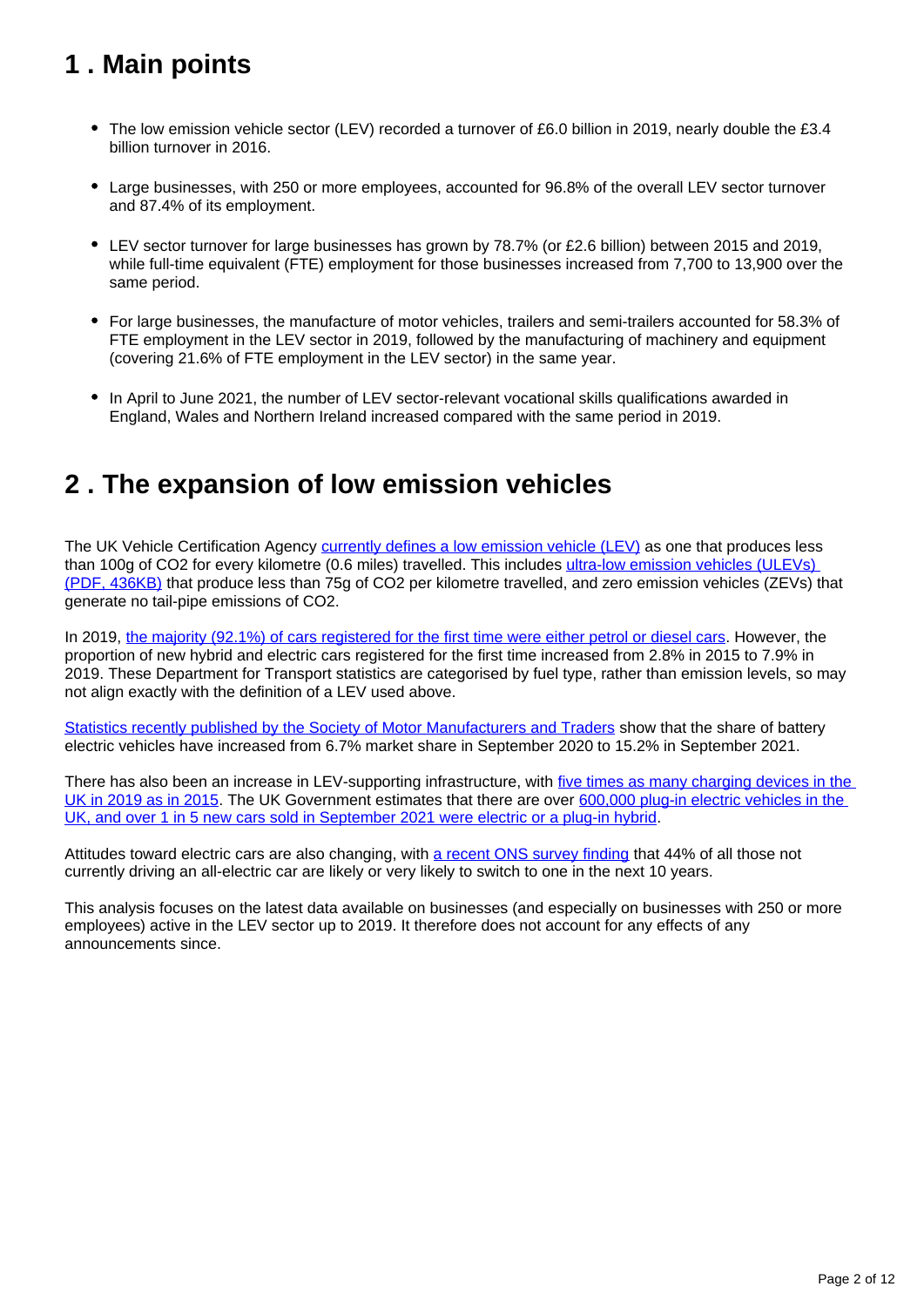## <span id="page-2-0"></span>**3 . The UK's 2050 net zero target and transport**

Adopted in June 2019, the [UK-wide net zero by 2050 target](https://www.gov.uk/government/news/uk-becomes-first-major-economy-to-pass-net-zero-emissions-law) means that by that year the greenhouse gas (GHG) [emissions produced by the UK](https://www.ons.gov.uk/economy/environmentalaccounts/articles/netzeroandthedifferentofficialmeasuresoftheuksgreenhousegasemissions/2019-07-24) should be equal to or less than the emissions removed from the environment. This can be achieved by a mix of reducing and removing emissions from the environment. In 2019, transport accounted for 27% of all UK greenhouse gas emissions, based on [BEIS territorial emissions \(PDF, 332KB\).](https://assets.publishing.service.gov.uk/government/uploads/system/uploads/attachment_data/file/957687/2019_Final_emissions_statistics_one_page_summary.pdf)

In November 2020, the UK Government outlined the [Ten Point Plan for a Green Industrial Revolution](https://www.gov.uk/government/publications/the-ten-point-plan-for-a-green-industrial-revolution) towards net zero, including ["accelerating the shift to zero emission vehicles"](https://www.gov.uk/government/publications/the-ten-point-plan-for-a-green-industrial-revolution/title#point-4-accelerating-the-shift-to-zero-emission-vehicles). This included an announcement to end UK sales [of new petrol and diesel cars by 2030](https://www.gov.uk/government/news/government-takes-historic-step-towards-net-zero-with-end-of-sale-of-new-petrol-and-diesel-cars-by-2030) and aiming for all new vehicles to emit zero tailpipe emissions by 2035.

In October 2021, the UK Government outlined the [Net Zero Strategy: Build Back Greener \(PDF, 7.7MB\)](https://assets.publishing.service.gov.uk/government/uploads/system/uploads/attachment_data/file/1026655/net-zero-strategy.pdf) which includes plans to introduce a zero emission vehicles target from 2024 for the percentage of new car and van sales each year that should be zero emission.

## <span id="page-2-1"></span>**4 . The Low Carbon and Renewable Energy Economy survey and the low emission vehicle sector**

The [Low Carbon and Renewable Energy Economy survey \(LCREE\)](https://www.ons.gov.uk/economy/environmentalaccounts/bulletins/finalestimates/latest) was first conducted in 2015 for the reporting year 2014. The survey covers several sectors with low carbon and renewable energy activity, collecting information on businesses' primary or secondary direct low carbon activity. It does not measure indirect low carbon activity, being any additional activity generated, for example, because of demand for products.

This article focuses on businesses with some activity in the low emission vehicle (LEV) sector. The LCREE considers activities in the LEV sector as relating to design and manufacture of vehicles with specific technology to significantly reduce or remove emissions, which includes both hybrid and pure electric vehicles. This also includes installation of infrastructure to support these vehicles, such as charging points.

## <span id="page-2-2"></span>**5 . Low carbon activity in the low emission vehicle sector**

The turnover for all businesses engaged in the UK low emission vehicle (LEV) sector (independently from their size) was an estimated £6.0 billion in 2019. Following a decrease in turnover from 2015 to 2016, turnover has increased in each year from £3.4 billion in 2016.

The LEV sector is dominated by large businesses. This article considers large businesses to be those with 250 or more employees working for them, although not all of those employees would necessarily be working on LEVs.

Large businesses active in the LEV sector accounted for 13,900 full-time equivalent (FTE) jobs, or 87.4% of the overall employment in the LEV sector in 2019.

In the same year, these large businesses accounted for £5.9 billion (or 96.8%) of the total LEV turnover.

The Low Carbon and Renewable Energy Economy (LCREE) survey samples all large businesses in the population of interest annually, which removes sampling error from their estimates. This makes it easier to make comparisons over time. It is important to note that while these large businesses account for a large proportion of the LEV activity in the UK, they are likely to act differently to small and medium-sized businesses active in the LEV sector. Further explanation can be found in [Section 9](https://www.ons.gov.uk/economy/environmentalaccounts/articles/theukslowemissionsvehiclesector/2021-11-08#data-sources-and-quality).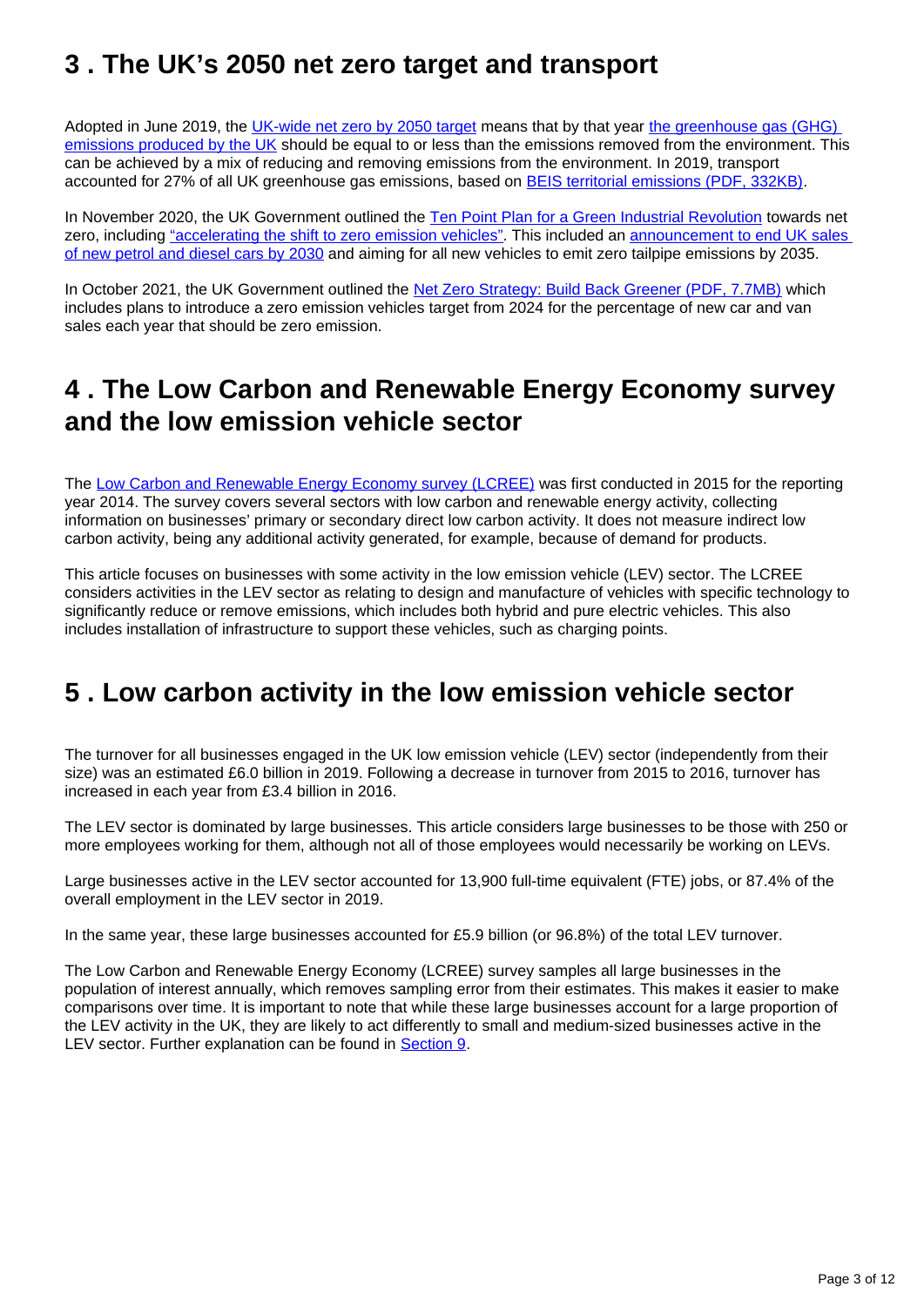### **LEV turnover and employment for 250 plus businesses and by industry**

LEV sector turnover for large businesses has grown by 78.7% (or £2.6 billion) between 2015 and 2019. Meanwhile, the employment for those businesses increased from 7,700 full-time equivalent employees in 2015 to 13,900 in 2019, an 80.5% increase. Both turnover and employment remained relatively stable between 2015 and 2017, and their increase was mainly recorded after 2017, as seen in Figure 1.

### **Figure 1: LEV sector employment for large businesses has increased by 80.5% between 2015 and 2019**

**Turnover and employment for large businesses in the low emission vehicle (LEV) sector, UK, 2015 to 2019**

## Figure 1: LEV sector employment for large businesses has increased by 80.5% between 2015 and 2019

Turnover and employment for large businesses in the low emission vehicle (LEV) sector, UK, 2015 to 2019



#### **Source: Office for National Statistics – Low Carbon and Renewable Energy Economy Survey**

Nearly all LEV sector turnover is generated by businesses within the manufacturing industry. Among large businesses active in the LEV sector, the manufacturing industry accounted for £5.6 billion (96.4%) of total LEV turnover in 2019. From 2015 to 2019, that turnover has increased by £2.4 billion.

Within the manufacturing industry and again focusing on large businesses that are active in the LEV sector, the manufacture of motor vehicles, trailers and semi-trailers (Standard Industrial Classification (SIC), Division 29) accounted for 57.2% (£3.3 billion) of the LEV sector turnover in 2019, while machinery and equipment manufacturing (SIC Division 28) accounted for 33.2% (£1.9 billion) in 2019. From 2015 to 2019, turnover for large businesses has increased by £1.3 billion for motor vehicle manufacturing and by £0.8 billion for manufacturing of machinery and equipment.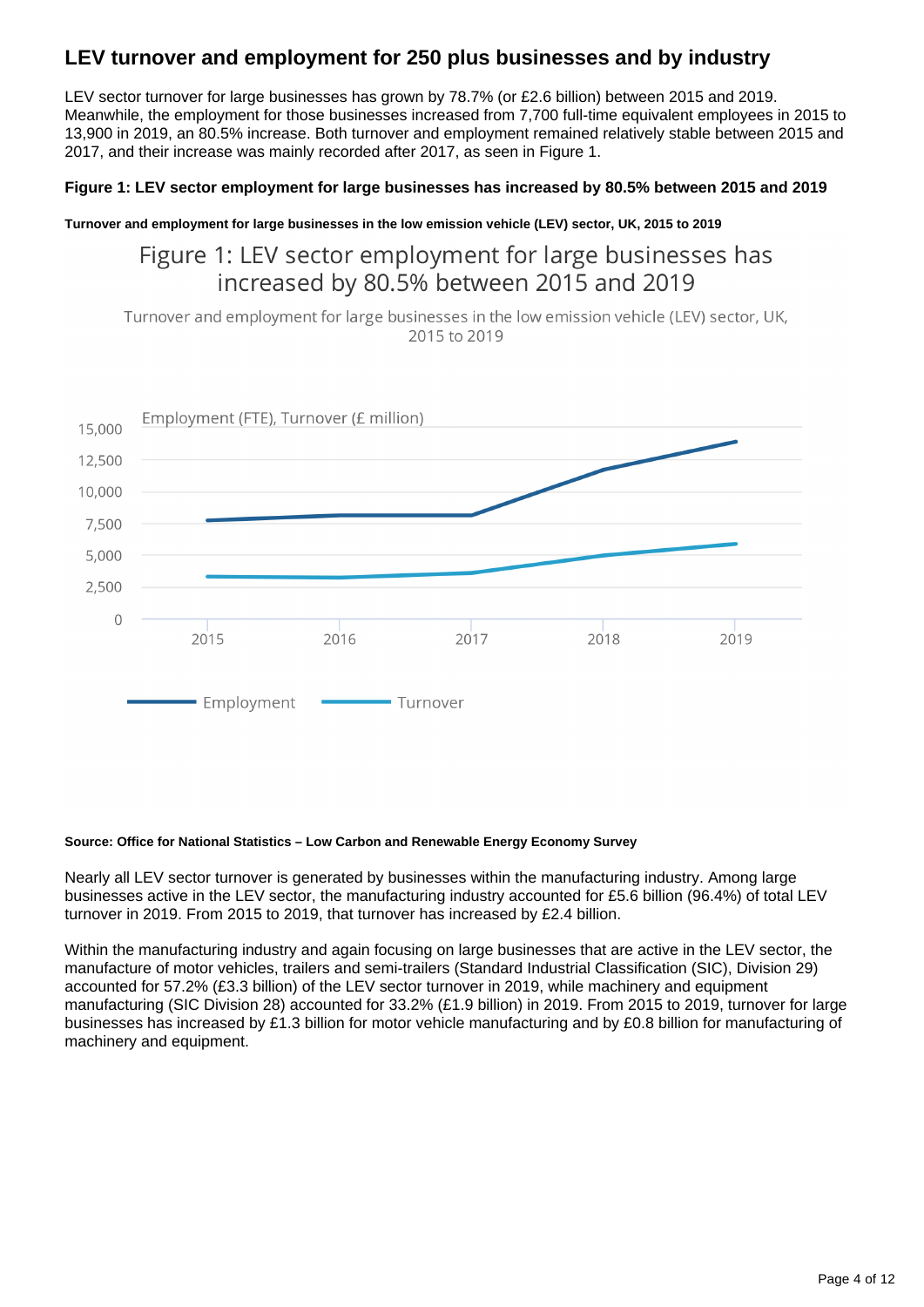#### **Figure 2: LEV sector turnover for large businesses increased for both manufacturing of vehicles and of machinery and equipment between 2015 and 2019**

#### **Turnover for large businesses in the LEV sector, by industry divisions, UK, 2015 to 2019**

## Figure 2: LEV sector turnover for large businesses increased for both manufacturing of vehicles and of machinery and equipment between 2015 and 2019

Turnover for large businesses in the LEV sector, by industry divisions, UK, 2015 to 2019



#### **Source: Office for National Statistics – Low Carbon and Renewable Energy Economy Survey**

**Notes:**

1. The LCREE survey does not sample all industry divisions, so some will be excluded from the survey target population. For more information on exclusions, see [survey quality and methodology information](https://www.ons.gov.uk/economy/environmentalaccounts/methodologies/lowcarbonandrenewableenergyeconomylcreesurveyqmi).

LEV sector employment is similarly dominated by businesses in the manufacturing industry. In 2019, large businesses active in the LEV sector and within the manufacturing industry were engaging 11,700 FTE employees (84.2% of total LEV sector employment), up 4,000 FTE since 2015.

Looking at the manufacturing industry and again focusing on large businesses that are active in the LEV sector, the manufacture of motor vehicles, trailers and semi-trailers (SIC Division 29) accounted for 58.3% of FTE employment in the LEV sector in 2019, followed by the manufacturing of machinery and equipment (SIC Division 28), covering 21.6% of FTE employment in the LEV sector.

From 2015 to 2019, employment for large businesses has increased by 2,600 FTE employees for motor vehicle manufacturing and by 900 FTE employees for manufacturing of machinery and equipment.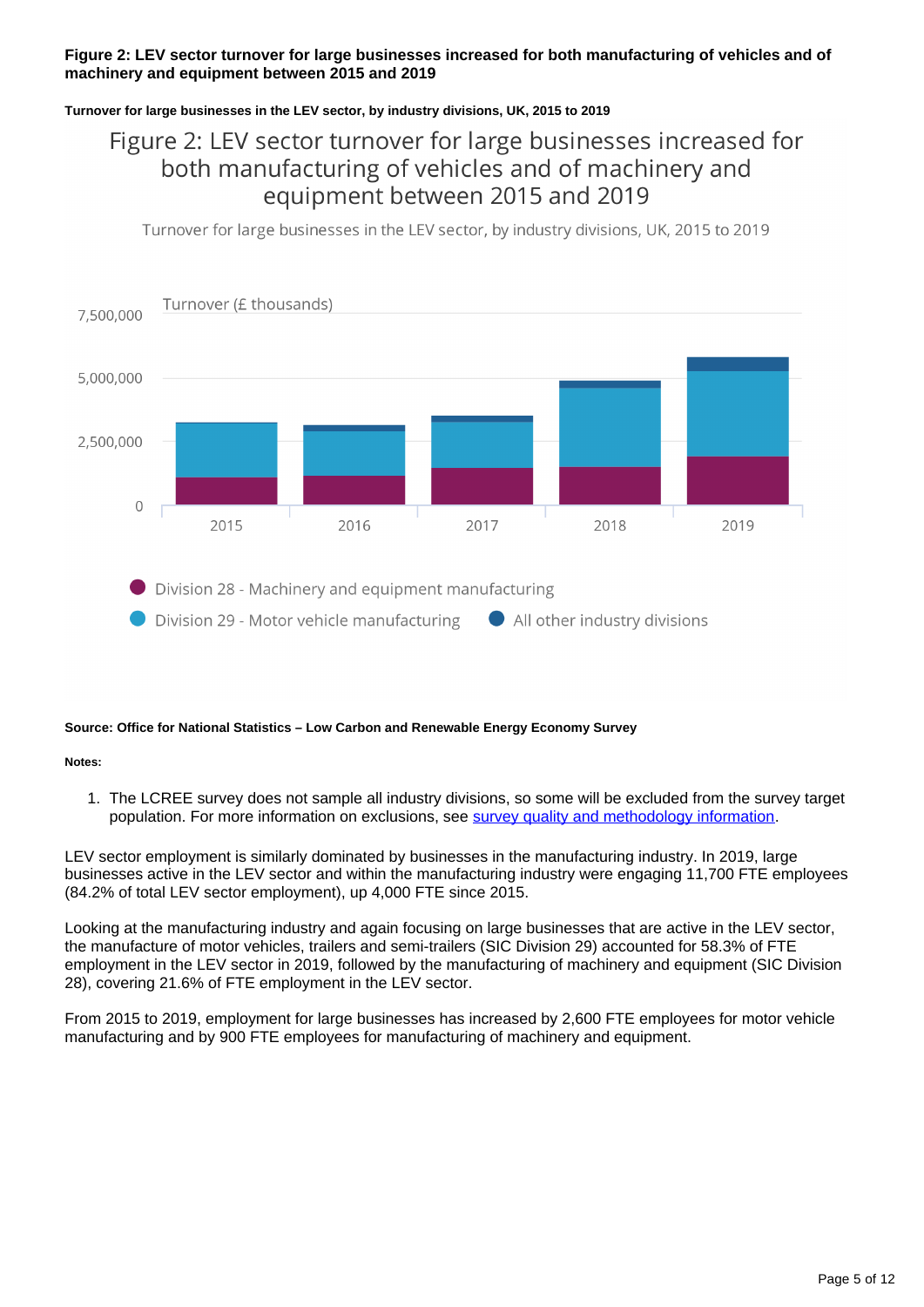#### **Figure 3: Employment for large businesses in the LEV sector increased for both motor vehicle manufacturing and manufacturing of machinery and equipment from 2015 to 2019**

#### **Employment for large businesses in the LEV sector, by industry divisions, UK, 2015-2019**

## Figure 3: Employment for large businesses in the LEV sector increased for both motor vehicle manufacturing and manufacturing of machinery and equipment from 2015 to 2019

Employment for large businesses in the LEV sector, by industry divisions, UK, 2015-2019



#### **Source: Office for National Statistics – Low Carbon and Renewable Energy Economy Survey**

**Notes:**

1. Employment in 'All other industries' in 2015 was estimated as fewer than 100 FTE employees, so was not reported. Besides, some industries are outside the LCREE survey target population and so are excluded from the sample. For more information on the excluded industries, see survey quality and methodology [information](https://www.ons.gov.uk/economy/environmentalaccounts/methodologies/lowcarbonandrenewableenergyeconomylcreesurveyqmi).

### **The LEV sector within the wider manufacturing industry**

While the LEV sector is still a small part of the overall car manufacturing industry, the percentage of turnover and employment in the manufacture of motor vehicles, trailers and semi-trailers industry and the manufacture of machinery and equipment industry that can be attributed to LEVs increased between 2015 and 2019. In contrast, industrial output of the overall motor vehicle manufacturing industry has slowed considerably and growth has levelled off since 2016.

Using estimates from the LCREE and the Annual Business Survey (ABS), it was found that the LEV sector accounted for 4.4% of turnover and 4.9% of employment in the wider motor vehicle manufacturing industry in 2019, up from 3.1% of turnover and 3.4% of employment in 2015.

Within the wider manufacturing of machinery and equipment industry, 5.0% of turnover was generated from LEV sector activity in 2019, up from 3.2% in 2015. LEV employment in this industry also increased, though to a lesser extent than the turnover, from 1.1% in 2015 to 1.6% in 2019.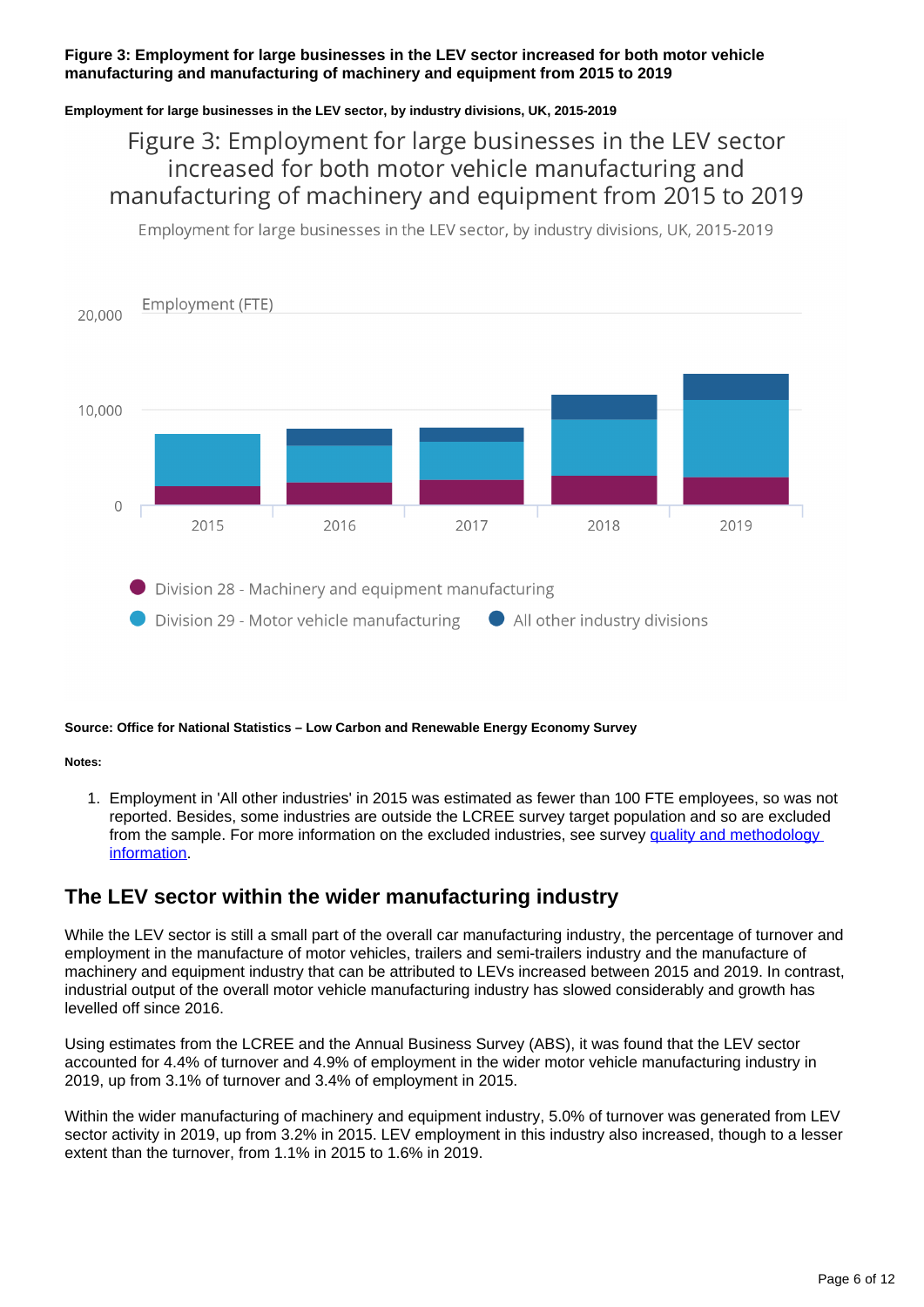### **Businesses transitioning into the LEV sector**

All businesses (large and small) that had responded to or had imputed data for the LCREE for every year from 2015 to 2019, and that were active in the LEV sector in 2019, accounted for £5.5 billion, or 90.3% of all LEV turnover in 2019. These businesses also accounted for 12,700 full-time equivalent employment, or 79.9% of all LEV employment in that year.

Some 42.5% of these businesses had been active in the LEV sector since 2015, which accounted for most turnover and employment (£5.1 billion of turnover and 8,600 of employment in 2019). 32.5% have transitioned from other low carbon activity into LEVs, and 25.0% were new entrants to the LEV sector (and to the low carbon economy).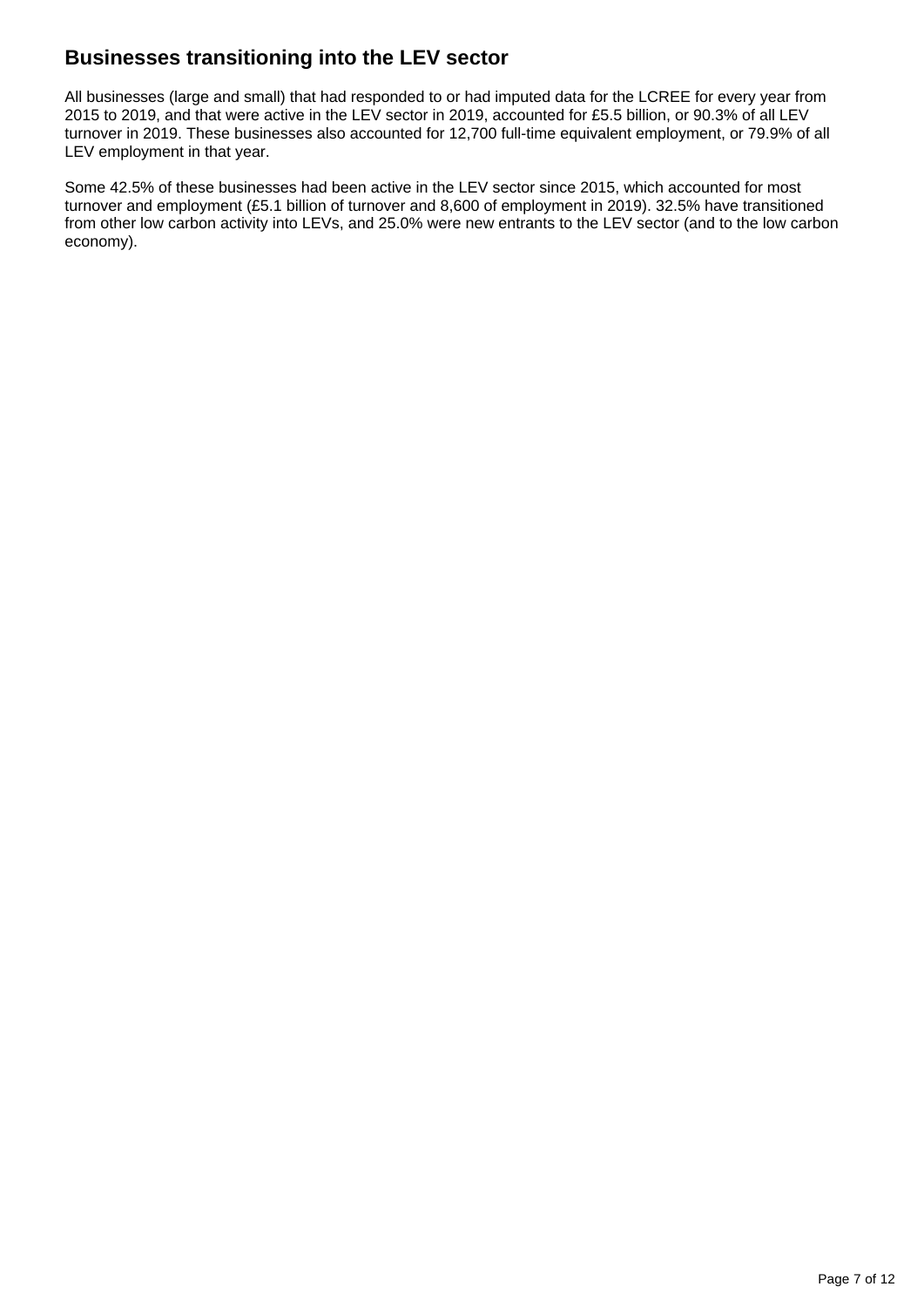## <span id="page-7-0"></span>**6 . Vocational training and skills for the transition to low emission vehicles**

The transition to low emission vehicles is likely to have an impact on skills and training needs in the manufacturing sector and beyond. A recent [High Value Manufacturing Catapult skills framework \(PDF, 6.2MB\)](https://hvm.catapult.org.uk/wp-content/uploads/2021/09/National-Electrification-Skills-Forum-Brochure.pdf) to support the "electrification" of sectors highlights that around 63% of current job roles will change significantly, from roles across the automotive manufacturing, batteries, as well as electronics and electric machines.

The [Net Zero Strategy published by the UK Government \(PDF, 7.7MB\)](https://assets.publishing.service.gov.uk/government/uploads/system/uploads/attachment_data/file/1028157/net-zero-strategy.pdf) estimates that as many as 50,000 workers could need re-skilling by 2025 in the UK's car manufacturing industry. Re-training and re-skilling may also include training [for mechanics in local garages for maintenance and repair, retail sales dealerships, and emergency](https://www.faraday.ac.uk/wp-content/uploads/2021/05/Faraday_Insights_4_Update_May2021.pdf)  [service \(PDF, 1,105KB\)](https://www.faraday.ac.uk/wp-content/uploads/2021/05/Faraday_Insights_4_Update_May2021.pdf) in response to accidents involving low emission vehicles, which pose different risks to petrol and diesel cars, for example around high-voltage batteries.

The UK's nations offer different numbers of courses and course content.

In England, before the COVID-19 pandemic, there has been an increase in awarded certificates relating to LEVs and charging points. In Quarter 1 (Jan to Mar) 2020, 2,485 more certificates were awarded for LEV-related qualifications than in the same quarter in 2016. During Quarter 2 (Apr to June) 2021, 3,910 certificates were awarded for vocational qualifications covering LEV-related skills, on vehicles themselves or the charging infrastructure, up 58.9% on the same quarter in 2019 (as 2020 data are likely to have been affected by COVID-19 pandemic restrictions). Of certificates awarded in Quarter 2 2021, 38.6% were related to courses involving the installation of charging points.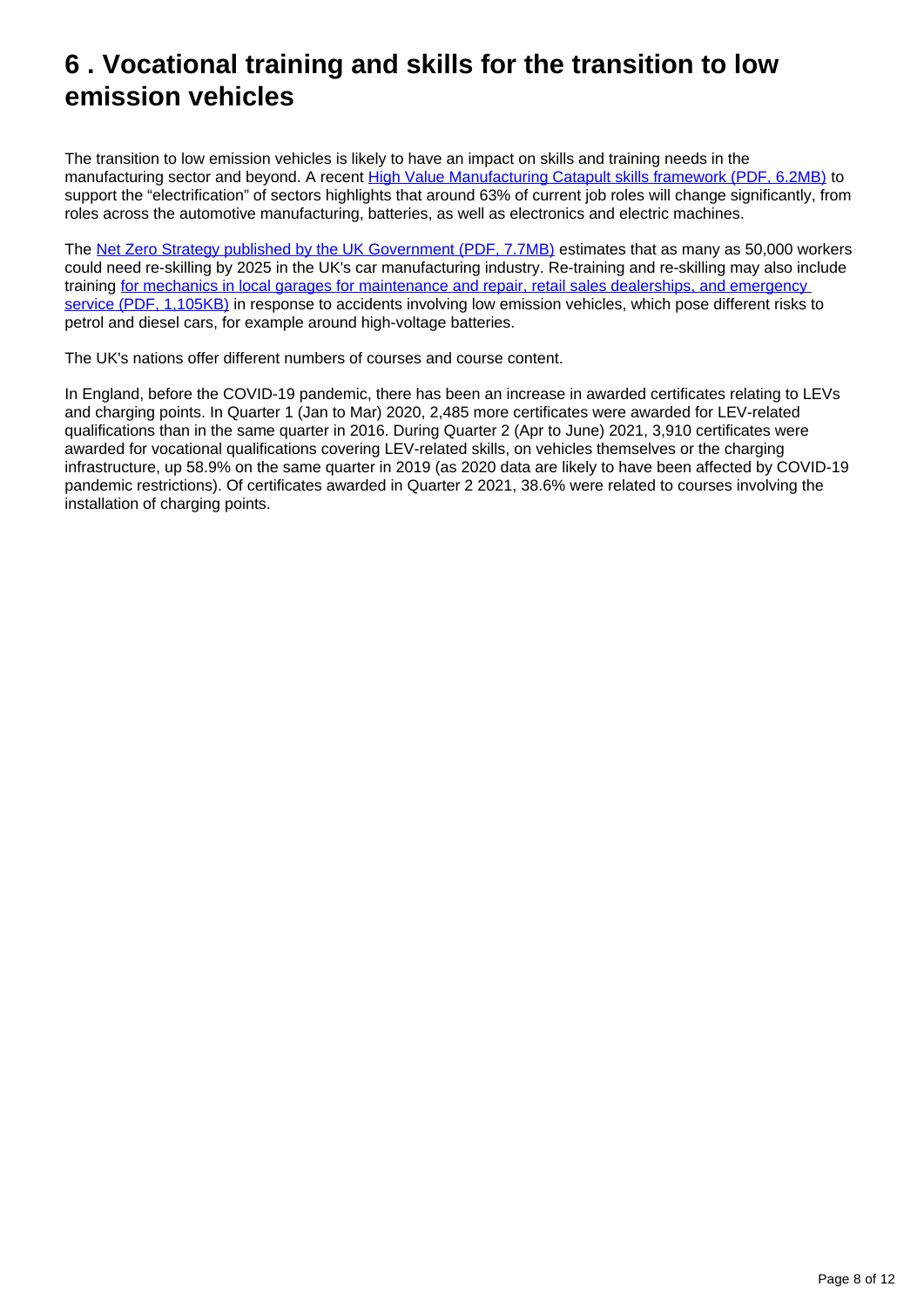#### **Figure 4: Certificates awarded in England for LEV and charging infrastructure related courses has generally increased since 2016**

#### **Certificates for vocational courses relating to low emission vehicles and charging points in England from 2015**

## Figure 4: Certificates awarded in England for LEV and charging infrastructure related courses has generally increased since 2016

Certificates for vocational courses relating to low emission vehicles and charging points in England from 2015



#### **Source: Office of Qualifications and Examinations Regulation - Vocational qualifications dataset**

#### **Notes:**

- 1. The drop in awarded certificates in 2020 is likely because of the COVID-19 pandemic as many assessments were cancelled or delayed.
- 2. Since 2015 some courses have been withdrawn and others have started operating. This may have an impact on the number of certificates awarded.
- 3. Data are rounded to the nearest five.

A similar trend of increasing numbers of certificates awarded for LEV-related courses can be observed in Wales and Northern Ireland (comparable data for Scotland was not available). In the second quarter of 2021, [215](https://www.qualificationswales.org/english/publications/vocational-quarterly-statistics/)  [certificates were awarded in Wales](https://www.qualificationswales.org/english/publications/vocational-quarterly-statistics/) for similar courses, around a seven-fold increase compared with the second quarter of 2019.

In [Northern Ireland, 130 certificates were awarded](https://ccea.org.uk/regulation/reports-statistics/technical-and-professional-qualification-bulletins) to those completing LEV-related vocational training courses in the second quarter of 2021, a 54.8% increase compared to the number of awarded certificates in the same quarter in 2019.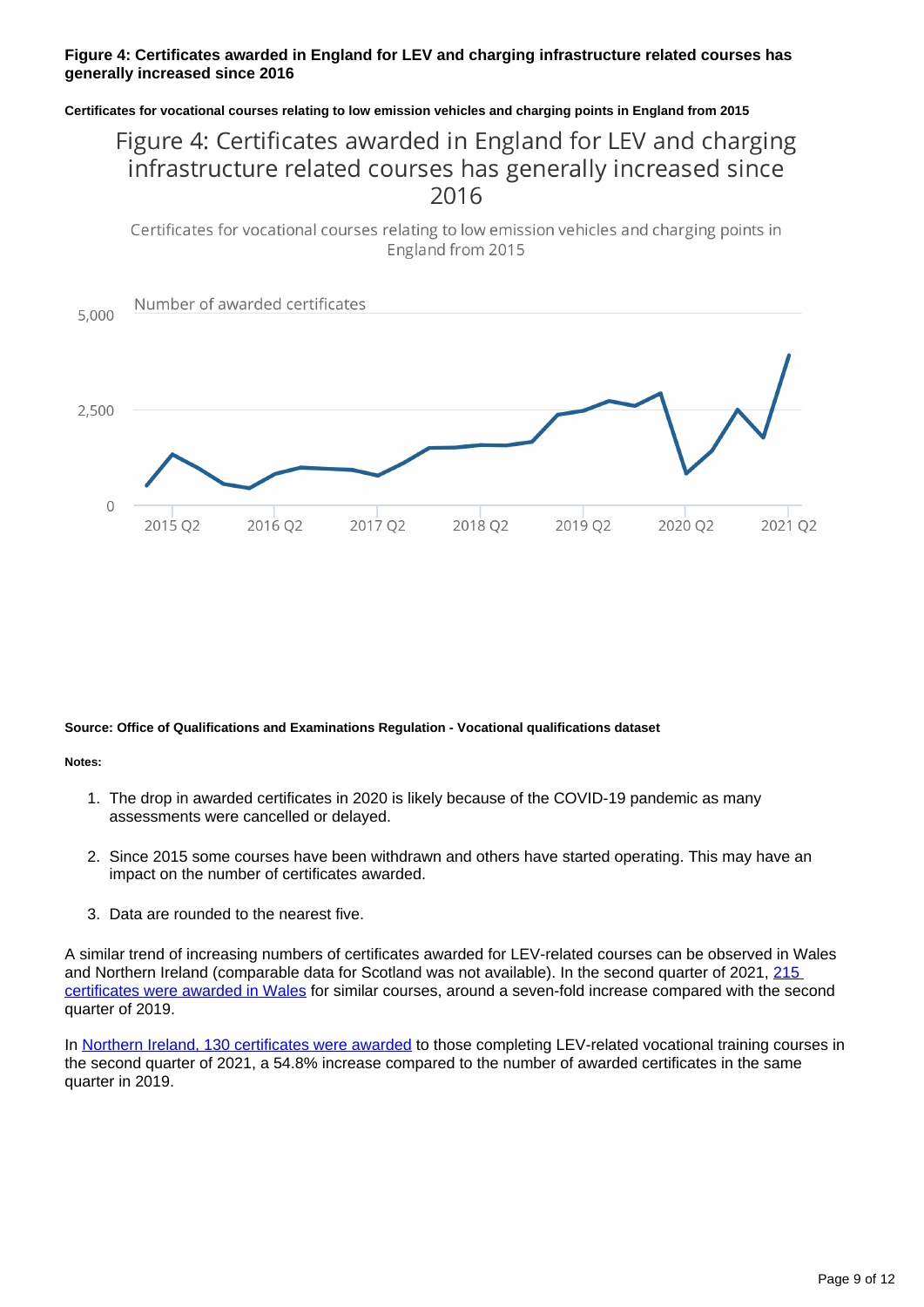## <span id="page-9-0"></span>**7 . Low emission vehicles data**

[Low carbon and renewable energy economy estimates](https://www.ons.gov.uk/economy/environmentalaccounts/datasets/lowcarbonandrenewableenergyeconomyfirstestimatesdataset) Dataset | Released 20 May 2021 This dataset includes annual estimates of low carbon and renewable energy economy activity in the UK and constituent countries: turnover, employment, exports, imports, acquisitions, disposals and number of businesses.

[The UK's low emission vehicle sector](https://www.ons.gov.uk/economy/environmentalaccounts/datasets/theukslowemissionsvehiclesector) Dataset | Released 8 November 2021 Turnover and employment data for the low emission vehicle and infrastructure sector in the UK, 2015 to 2019, and data on vocational qualifications related to low emission vehicles and charging points in England, Wales and Northern Ireland.

[Non-financial business economy, UK: Sections A to S](https://www.ons.gov.uk/businessindustryandtrade/business/businessservices/datasets/uknonfinancialbusinesseconomyannualbusinesssurveysectionsas) Dataset | Released 24 June 2021 Annual data on size and growth within the UK non-financial business sectors as measured by the Annual Business Survey, broken down to four-digit Standard Industrial Classification 2007.

## <span id="page-9-1"></span>**8 . Glossary**

### **Employment**

Employment in the Low Carbon and Renewable Energy Economy (LCREE) survey is measured in terms of fulltime equivalent (FTE) employees. One FTE employee may be thought of as one person working full-time for a year.

### **Direct and indirect activity**

The LCREE survey collects information on direct low carbon activity (this activity can be the primary and secondary activity of the business). The survey does not collect information on indirect activity. Indirect activity is additional activity in the economy that is generated because of demand for the products of LCREE-active firms, the wages they pay to employees, or the increase in demand for the inputs used by businesses directly active in the LCREE. More information can be found in the Low Carbon and Renewable Energy Economy Survey Quality [and Methodology Information](https://www.ons.gov.uk/economy/environmentalaccounts/methodologies/lowcarbonandrenewableenergyeconomylcreesurveyqmi).

### **Industry**

Businesses are classified by the type of economic activity in which they are engaged into an industry using the current [Standard Industrial Classification \(SIC\) 2007.](https://onsdigital.github.io/dp-classification-tools/standard-industrial-classification/ONS_SIC_hierarchy_view.html) Following the industry section, the industry is further divided into divisions (referred to as SIC division in this article).

### **Low carbon and renewable energy economy**

Covers activities in sectors that deliver goods and services that are likely to help the UK generate lower emissions of greenhouse gases, predominantly carbon dioxide.

### **Turnover**

The Low Carbon and Renewable Energy Economy survey defines turnover as the amount received in sales from goods and services in a defined time period. It is a useful measure of the business or economic activity.

## <span id="page-9-2"></span>**9 . Data sources and quality**

This article makes use of the following data sources: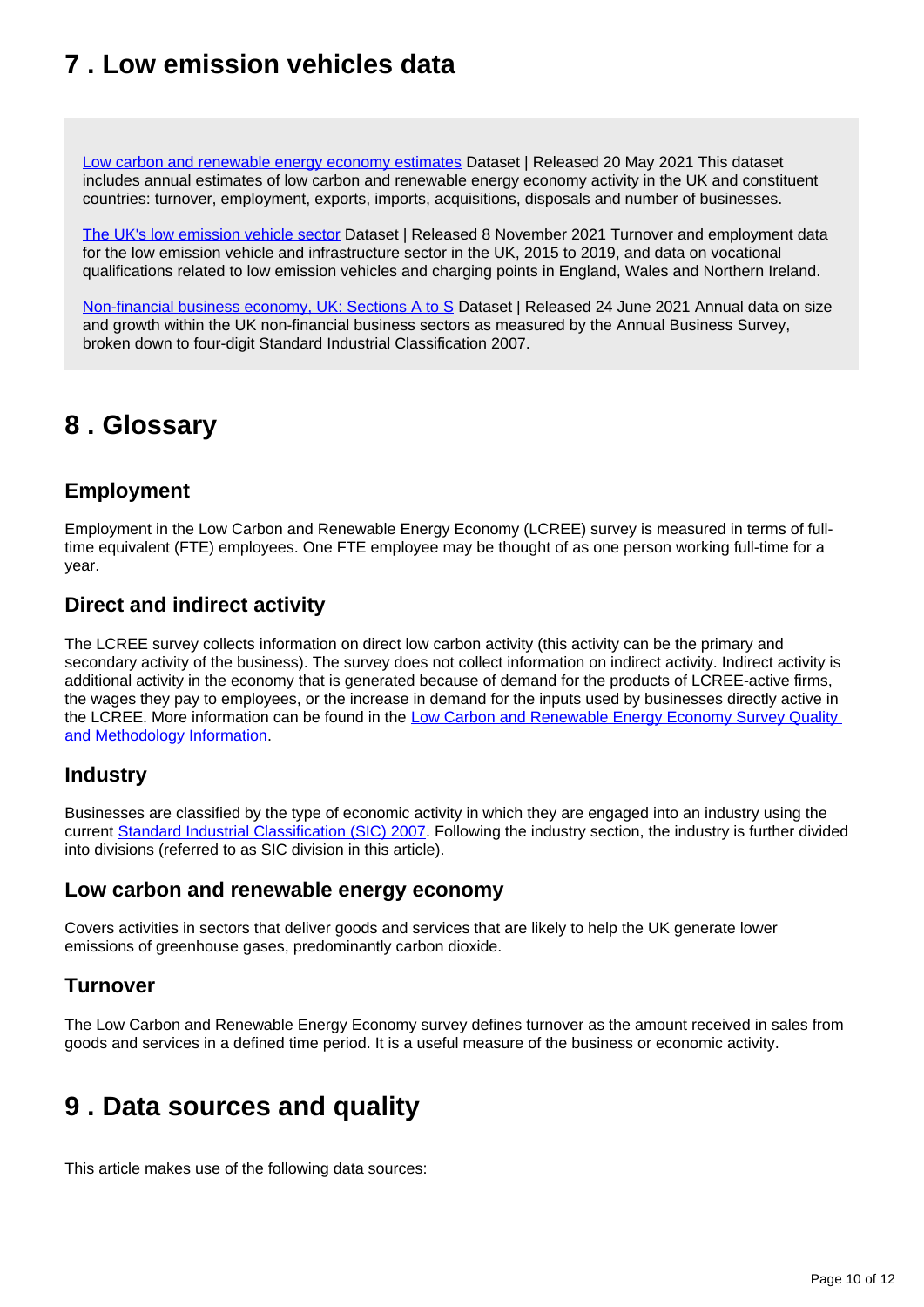- [Low Carbon and Renewable Energy Economy \(LCREE\) Survey 2015 to 2019](https://www.ons.gov.uk/economy/environmentalaccounts/datasets/lowcarbonandrenewableenergyeconomyfirstestimatesdataset)
- [Annual Business Survey \(ABS\) 2015 to 2019](https://www.ons.gov.uk/businessindustryandtrade/business/businessservices/datasets/uknonfinancialbusinesseconomyannualbusinesssurveysectionsas)
- [Vocational qualifications dataset 2012 to present in England, Office of Qualifications and Examinations](https://www.gov.uk/government/statistical-data-sets/vocational-qualifications-dataset)  **Requlation**
- [Vocational and Other Qualifications Quarterly: Quarter 2 \(April to June\) 2021 for Wales](https://www.qualificationswales.org/english/publications/vocational-quarterly-statistics/)
- [Technical and Professional Qualifications: Quarter 2 April to June 2021, Northern Ireland](https://ccea.org.uk/regulation/reports-statistics/technical-and-professional-qualification-bulletins)

### **LCREE**

This article largely focuses on larger businesses, that is those with 250 or more employees.

For the LCREE, all businesses within the target population with 250 or more employees are sampled annually, removing sampling error for their estimates and enabling comparisons over time. The derived estimates may still be subject to other errors, such as inaccurate reporting and non-response. Additionally, it is important to note that those large businesses only make up a part of the low carbon and renewable energy economy and are likely to act differently to small and medium-size businesses. However, given that large businesses contribute such a high proportion of LEV turnover and employment, analysis of this group is likely to be reflective of the overall population of LEV businesses.

The LCREE collects information on whether businesses are active in the low carbon economy. This activity may only be a part of the businesses' overall activity. Therefore, turnover and employment in the LCREE survey only accounts for low carbon activity and is only a part of all turnover or employment of a business.

### **Annual Business Survey (ABS)**

The ABS is an ONS-conducted business survey and collects financial information from businesses representing the UK non-financial business economy. To understand how much of the car manufacturing industry and the manufacture of motor vehicles, trailers and semi-trailers industry could be attributed to LEV, turnover and employment in the LEV sector (for 250 plus businesses) were taken from the LCREE survey and compared with data (for all businesses) from the ABS.

### **Vocational qualifications**

Data on vocational qualifications provides the number of certificates awarded by any organisation. These numbers do not necessarily show the number of learners, as an individual can be awarded multiple certificates for different qualifications. Between 2015 and 2019, some qualifications have been withdrawn while new qualifications have been introduced; this may influence the number of certificates awarded.

To identify LEV-related qualifications, a word search was performed and improved in several stages using the following key words: "electric vehicle", "hybrid" and "electrically propelled vehicles". Any courses that may be related but did not contain these key words were not included.

Comparisons with 2021 data are made using 2019 data from the same quarter, to account for seasonal changes and given the impact of COVID-19 restrictions ([resulting in the delay or cancellation of assessments](https://analytics.ofqual.gov.uk/apps/VTQ/VTQLandscape/)) on the data.